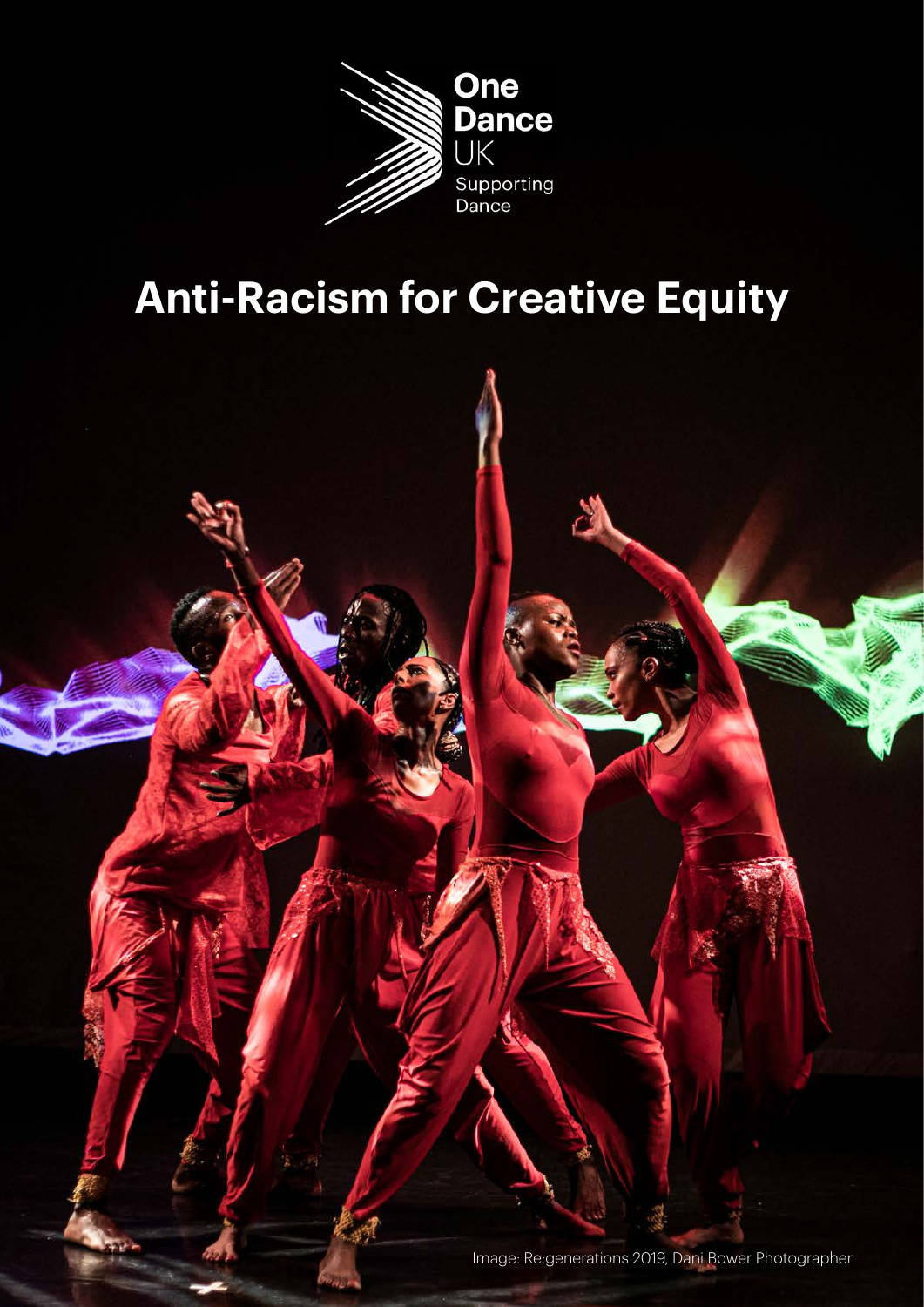One Dance UK is proud to support the work of artists & organisations working in Dance of the African Diaspora (DAD). Our aim is to continue to support the visibility and integral value the form brings to the British and global cultural experience.

We hold a unique position; both to support the talent within this sector, and to be fierce advocators highlighting the exceptional range of work and forms rooted in African Diaspora. It is as advocates that we have created this resource, as an aid to support the dance sector in having direct and critical conversations around racial equity and towards moving into active anti-racism and allyship.

We hope this guide provides context to the ideas of anti-racist working, provocations for individuals and organisations alike and resources to support us all on the journey towards more equitable artistic practices.

Image: Re:generations 2019, One Dance UK - Dani Bower. Speaker, Amander Spann

#### **Dedicated to Creative Equity**

**"Anti-racism must be embedded within an organisation's policies, procedures, and practices...It's now time for the dance industry to hold itself accountable, invest in, and implement the strategic changes needed."**

Kamara Gray, *Artistic Director of Artistry Youth Dance*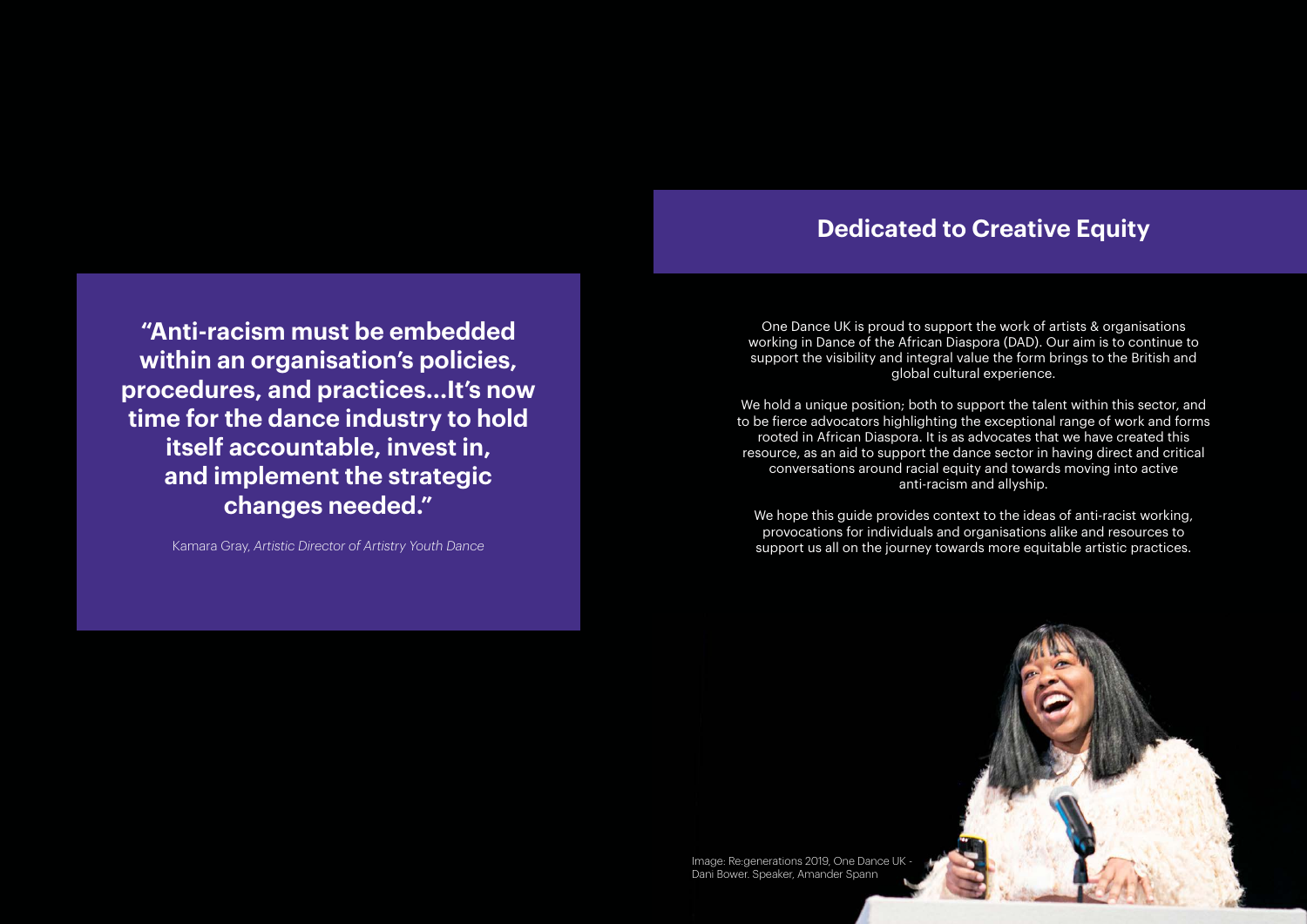Anti-racism is structured around conscious efforts and deliberate actions to provide equal opportunities for all people on an individual and systemic level. As a philosophy, it can be engaged with by acknowledging personal privileges, confronting acts and systems of racial discrimination, and/or working to change personal racial biases.

## **Context**

**MAAAA** 

**\*\*\*\*** 

#### **Provocations**

**Questions to ask yourself or organisation on active allyship:** 

- 1. Which dance artists, choreographers or companies do I know of and/or support that are of African Diaspora or Global Majority heritage\*?
- 2. Check through your social media channels, do you follow, actively like, share and support African Diaspora or Global Majority heritage artists and organisations?
- 3. If so do you make sure to always credit the originator?
- 4. Do you know the history and origin of the dance styles you teach / facilitate / promote?
- 5. Are the companies/organisations you work alongside diverse in lived experience and inclusive in governance?

**Asking the above questions can feel difficult and be challenging. These next questions are to encourage you to ask how you might support your wellbeing within this work.**

1. How can you stay connected and help to build and engage in dance communities

- that understand, support, and nurture your growth?
- 2. Which organisations, artists or companies bring you joy and inspirations, and how can you support them?
- 3. Which organisations, artists or companies promote an inclusive and intersectional dance sector, and how can you amplify and engage with that work?

\* Using the appropriate language is important but can feel tricky to navigate. One Dance UK understands this is an ever-changing conversation. We keep learning, listening and adapting to the knowledge shared from within communities. The language we've used today is guided by a document called #BAMEover created by inclusion leaders, Inc Arts.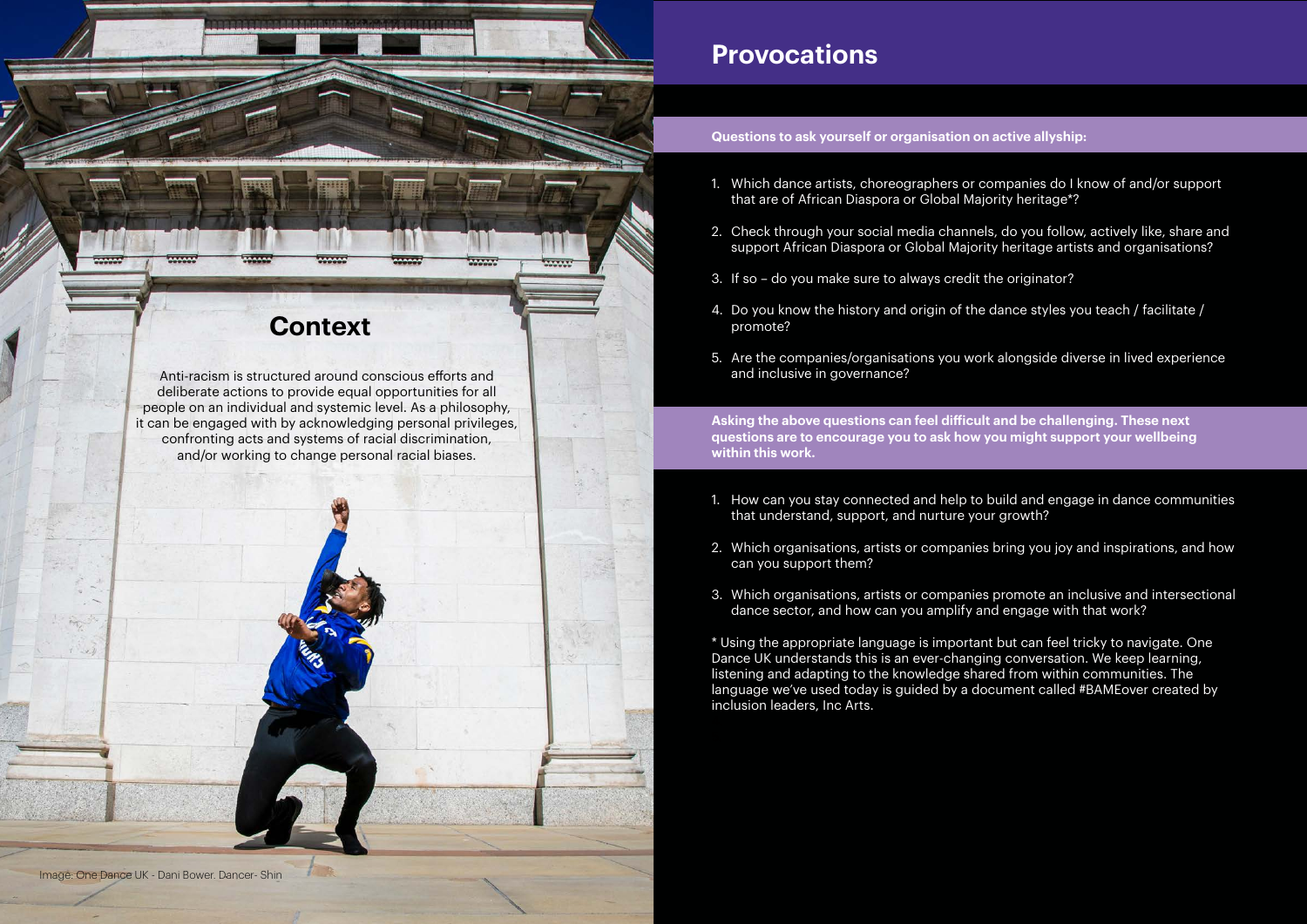**"Demonstrate your allyship... Demonstrate your authenticity... We don't need shadow heroes, step into the light …"** 

Theresa Ruth Howard *Founder of MoBBallet & The Equity Project*

**One Dance UK is dedicated to supporting and showcasing Dance of the African Diaspora artists in various ways:** 

- *• [I MOVE](https://www.onedanceuk.org/i-move-is-back/)* A digital campaign that champions the practices and artform of dances of the African Diaspora.
- [Centre Stage](https://www.onedanceuk.org/centre-stage-june-2020/)  Feature's insights into the lives of our incredible dance community
- *• HOTFOOT Online* One Dance UK's bi-annual publication platforming articles, education, and critical debate on issues at the heart of the African Diaspora dance communities

**Fear zone Learning zone Growth zone Becoming Anti-Racist communities & organisations** I deny racism is a problem I avoid hard questions I strive to be comfortable I talk to people who look & think like me I recognise racism is a current & current problems I seek out questions that make me uncomfortable I educate myself about race & structual racism I am vulrable about my own bias & knowledge gaps I listen to others who look & think differently to me I identify how I may unknowingly benefit from recism I promote & advocate for policies & leaders that are Anti-Racist I understand my own privilege in ignoring racism I sit with my discomfort I speak out when I see racism in action I educate my peers on how racism harms our profession I don't let my mistakes deter me from being We recognize & learn better I yeild positions of power to those who are otherwise marginalised I surround myself with other who look & think differently to me We identify how some amoung us may continue to benefit from recism We continually change & revise policies & promote leaders that are Anti-Racist We embrace and continually from our discomfort We support eachother to speak out when we see racism in action **Transformational zone** We continually educate one another on how Racism harms our community from our mistakes & use them to motive them to become better We willingly yeild positions of empower those otherwise marginalised We activly embarce our diverse identities, intensionally engaging with one another **4 Levels of Racism** Bridgespan **3 types of Bias** Hustle Crew **Circular Model of Becoming Anti-Racist** Dr. Andrew M. Ibrahim

> **Affinity bias** Preferring people 'like us'

**Likeability bias**

Black women being labelled "intimidating / bossy" at work

#### **Performance**

**bias** Imagining a doctor must be a man

Private beliefs, prejudices & ideas that individuals have **Discriminatory** treatment, policies & practices, within organisations & institutions The expression of racism between individuals System in which public policies, and other norms prepetuate racial group inequality

### **Anti- Racism Resorces**

#### **onedanceuk.org**

Image: One Dance UK- Dani Bower. Dancer Tamar Dixon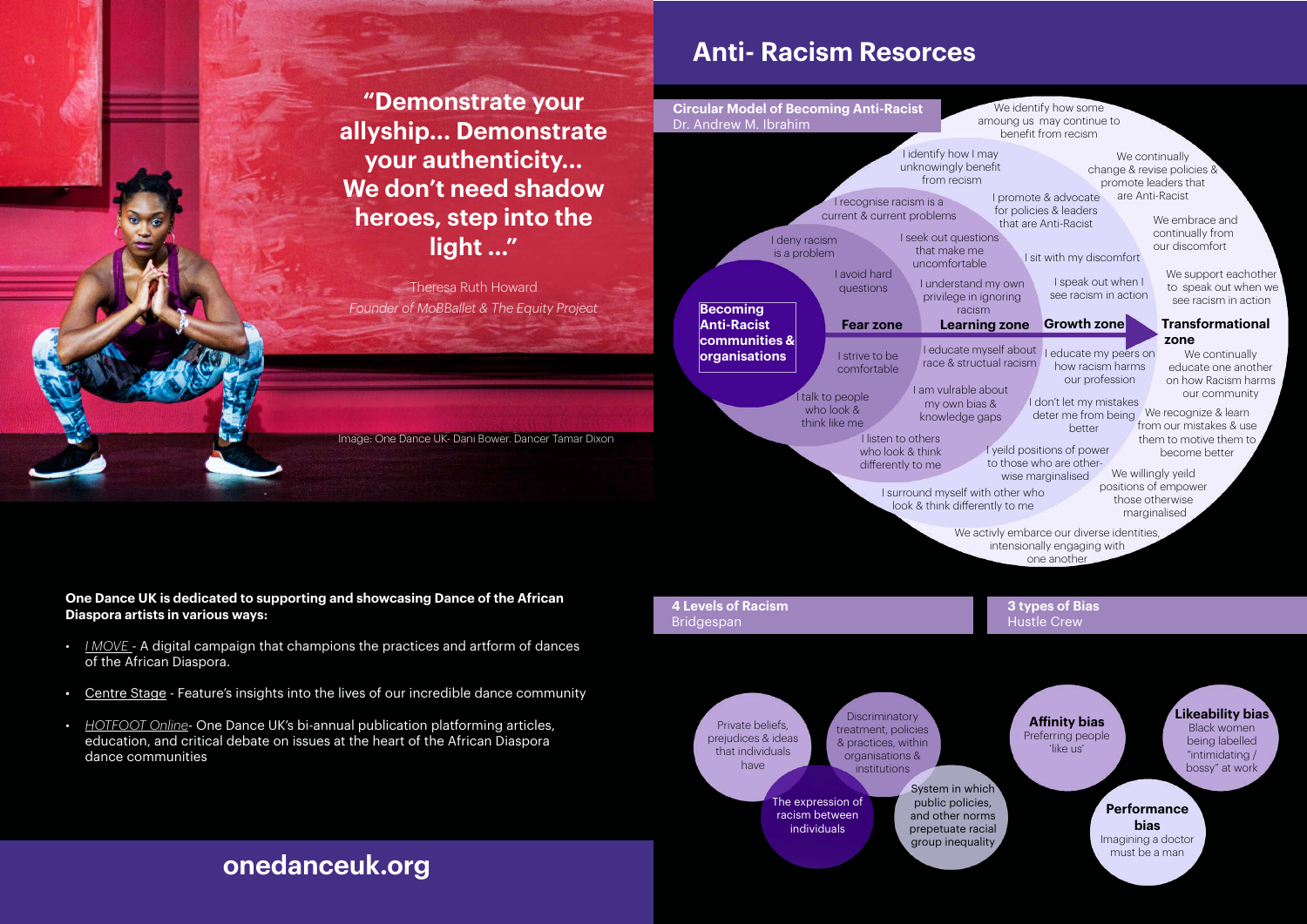[A guide to allyship – Amélie Lamont](https://guidetoallyship.com/)

[Inclusive language guide - from IncArts](https://docs.google.com/document/d/e/2PACX-1vQkg5IIoeAqMjMF6VW-eIEtEUEgK3GLudW1meE2DILbJPZYPiP0dO3Qwx6YVxBFxOhI1KEp5swpok80/pub)

[Accountability Model for the Sector – From IncArts](https://incarts.uk/unlock )

It's not enough to say black lives matter. Time for academia to show it! -[University College London](https://blogs.ucl.ac.uk/public-engagement/2020/06/21/its-not-enough-to-say-black-lives-matter-time-for-academia-to-show-it/  )

[Do Black Lives Matter in Your Organization? – Equity in the centre](https://youtu.be/tsFwDHrzcMo?t=4)

[Accountability Principles – Race Forward](https://facingrace.raceforward.org/sites/default/files/RaceForward_PugetSoundCohort_FINAL.pdf) 

[Voicing Black Dance - Jeanette Bain and Carolene Hinds](https://www.onedanceuk.org/resource/voicing-black-dance-the-british-experience-1930s-1990s-pdf/ )

Here at One Dance UK, we are invested in anti-racism, not only as we work towards it as an organisation, but also to help us authentically and meaningfully support the dance sector towards more equitable change.

Are you already having conversations about active anti-racism?

Are you trying to broach the topic with your workplace, your peers, people close?

Are you asking yourself these questions for the first time?

Please do get in touch; we'd love to hear where you are in your journey and welcome critique and feedback about how we're doing on ours.

Contact us at One Dance UK **info@onedanceuk.org** Subject Line: **Anti-Racism for Creative Equity** 

 **"One is either racist or anti-racist. There is no room for neutrality, and there is no such thing as a "non-racist."** 

> *Racism scholar Ibram X. Kendi*

## **Anti- Racism Links**

#### **We want to hear from you!**